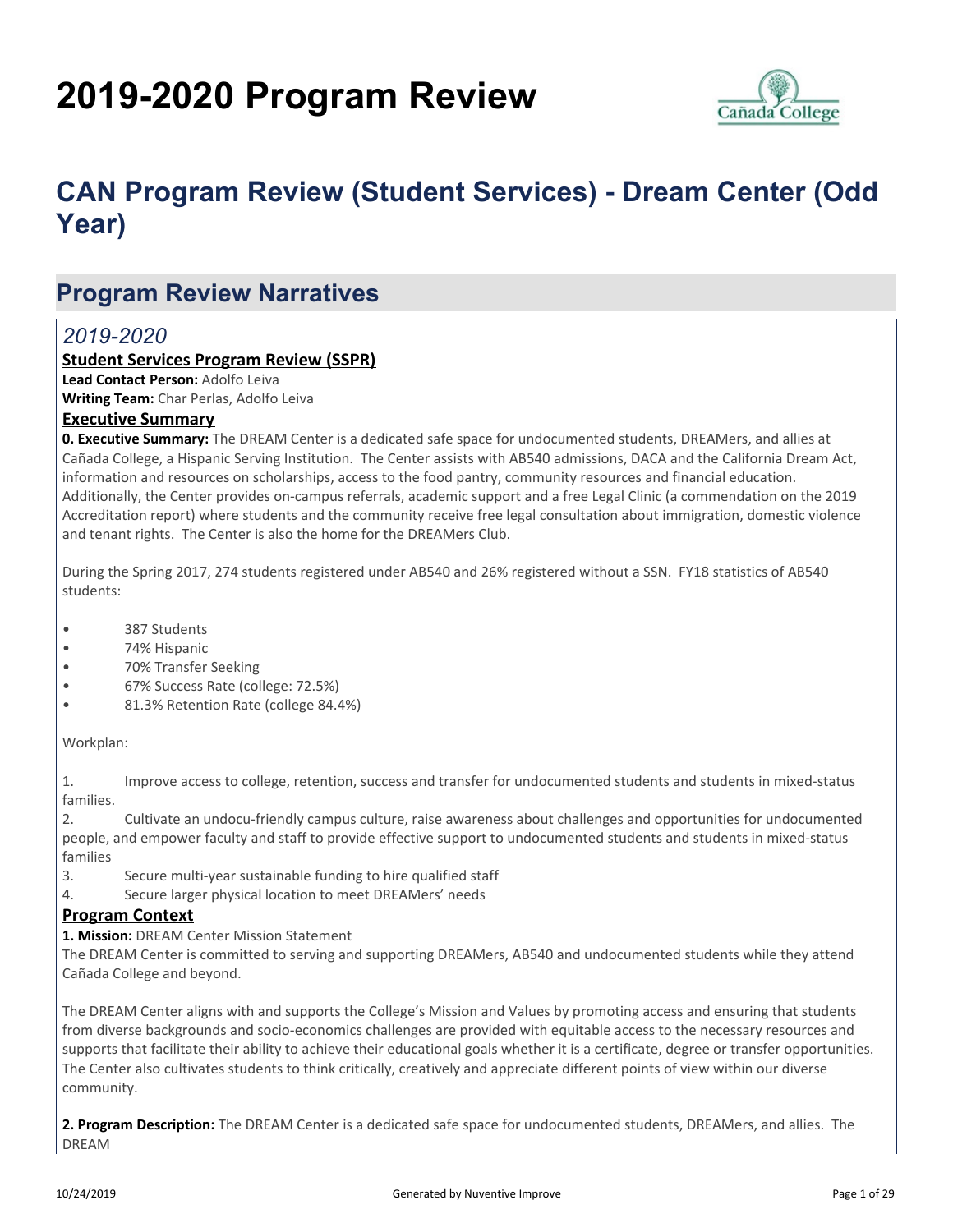Center can assist with issues including AB540 admissions, DACA and the California Dream Act. The Center also provides information and resources on scholarships, clubs, immigration services, financial education, food pantry and community resources.

The DREAM Center also addresses AB540 students' fear of exposure and deportation and provides them with referrals to academic assistance and mental health support needed to succeed. In addition to providing students with DACA and DREAM Act application support, the center provides the following:

- Community Resources
- Legal service referrals and free Legal Clinic
- Confidential Conversations
- Access to the Food Pantry
- Scholarship Information
- Assistance with AB540, Dream Act and DACA
- New Student Orientations
- Referrals to campus-based resources and support programs
- Advocacy and peer support
- Free computer and printer access
- Co-Curricular engagement
- Staff, faculty and departmental training and professional development
- Undocumented Student Week of Action

The DREAM Center is also the home for the DREAMers Club. This club, provides our students with a safe space and an opportunity to build community, access resources and connect with allies.

**3. Community & Labor Needs:** Community & Labor Needs: By providing access to resources that promote equity, the DREAM Center provides supports that increase the college's efforts to close the "achievement" gap. In doing so, DREAMer students are provided the education and skills needed to contribute in today's workforce. Justification to expand DREAM Center services is supported by:

• The Campus: The Dream Center is where the free legal clinic is found. This clinic serves both students and the community by providing legal consultation on immigration, tennant rights, family law and domestic violence. The Center also holds campus-wide events designed to inform the community about recent policy changes impacting DREAMers.

• Our Community: The DREAM Center often partners with campus Outreach to visit local high schools to inform highschool students about the DREAM Center and DREAMers resources on campus. The DREAM Center also attends Immigrant Forums and work closely with annual Redwood City 2020, Conference for Immigrants and Allies at Sequoia High School.

#### • Our District:

o The DREAM Center is aligned with the SMCCCD Board's commitment to providing a wide array of student services that are necessary and that support student success as stated under the Student Centered: Mission Core Value of the August 2014 Reaffirmation of Core Value and Principles.

o The SMCCCD DREAM Center District Task Force reinforces this commitment.

o The Board of Trustees have also demonstrated their commitment to DREAMers by inviting Dream Center representatives from each of the sister colleges to present during the Contemporary Conversations on Race, Class Equity and Privilege standing item of the monthly Board meetings. The October 23rd meeting will include reports on the October 14-18, 2019 Undocumented Student Week of Action.

• The State Chancellor's Office: The California Community Colleges Chancellors Office (CCCCO) recently published the 'CCC DREAMers Project Report: Strengthening Institutional; Practices to Support Undocumented Student Success'. California Community Colleges serves the largest number of undocumented students within our state's public higher education systems. The report provides data which justifies the need to increase support for undocumented students.

**4. Equity & Access:** The DREAM Center at Cañada College provides equitable and open access services to undocumented students. In addition to the support and resources provided to students, the DREAM Center also provides faculty and staff with professional development and resources relating to supporting undocumented students and those of mixed-status families.

The DREAM Center also addresses the 2017-2019 Equity Goals:

1. ACCESS: Increase full-time enrollment of new and continuing students from low socio-economic backgrounds, in particular students coming to the college from North Fair Oaks and East Palo Alto.

2. PERSISTENCE: Over the next two years, increase fall-to-spring persistence rate for disproportionately impacted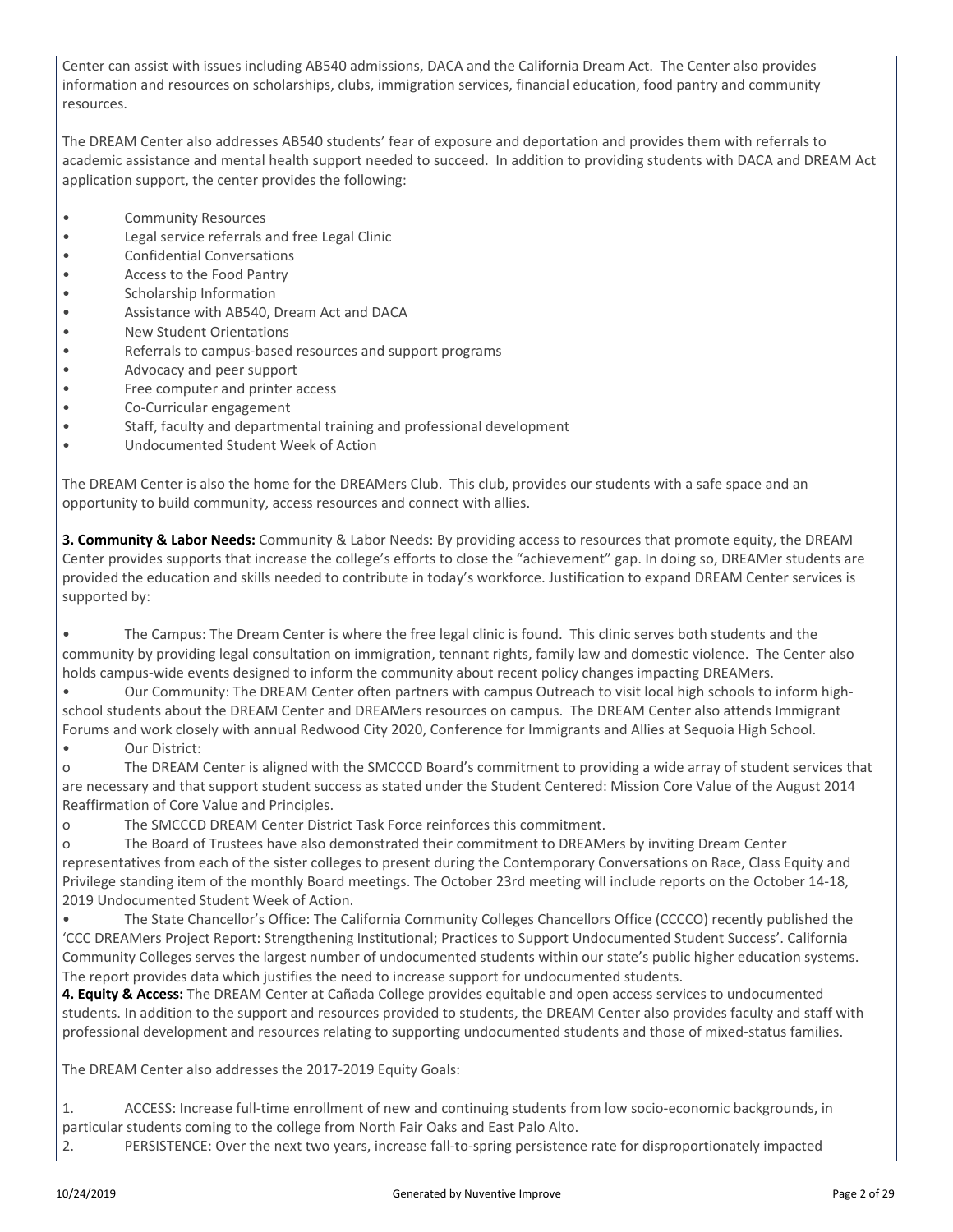students with a particular focus on African American and Latino/Hispanic students.

3. COMPLETION RATE: Increase percentage of students who complete their educational goal (certificate, degree, and/or transfer) from 47.6% to 52.6%, with focus on goal completion by underprepared students.

The DREAM Center is also located in the Learning Center, providing access to all students and community members.

Dream Center staff also meet the SMCCC District-wide guidelines for diversity and equity. VROC staff demonstrate cultural competency, sensitivity to and understanding of diverse academic, socioeconomic, cultural, disability, gender identify, sexual orientation, and ethnic backgrounds of community college students, staff and faculty.

#### **Looking Back**

- **4. Major Accomplishments:** Major Accomplishments:
- Establishment of a DREAM Center Located in Building 9 room 219-B
- Partnership with College and District DREAM Centers and Task Forces

• Partnership with SparkPoint at Cañada College to promote financial education and promote financial stability for DREAMers and their families

- o Through this partnership, the DREAM Center has found access to additional funding, support and training.
- Creation of DREAMers Student Club
- Formation of Cañada DREAMers Taskforce
- Served over 387 students in FY18 (FY19 numbers unavailable due to lack of staffing)
- Two Staff Assistants have been hired:

o First part-time, short-term, non-benefited, 18 hour per week Staff Assistant hired in Jan 2018 – worked 7 months then found full time job as Dream Center Coordinator at Evergreen Valley College.

o Second part-time short-term, non-benefitted 18 hour per week Staff Assistant hired in September 2019 – also worked 7 months then found full-time job at NDNU.

- Opened Legal Clinic in Fall 2016 with over 242 individuals served (207 unduplicated)
- Events have reached over 900 students, faculty and staff since FY17.
- Several Flex Day trainings have been offered
- Partnered with Skyline and CSM to celebrate two end of year Migration (Graduation) Celebrations.
- Partnering with the DREAMers club to paint a mural on campus to represent student perspectives and experiences
- Successful partnerships with feeder high schools, local organizations and sister colleges
- Enormous staff and faculty support for DREAM Center efforts and activities

**5. Impact of Resource Applications:** This is the first year the DREAM Center is submitting a program review and therefore no resource applications have been previously submitted.

Currently, the DREAM Center is 100% funded through Equity and has reallocated current expenditures to hire a 1.0FTE Short-Term Program Services Coordinator (previous staffing level was a 0.48FTE Staff Assistant). The upgraded staffing level and position will provide the Dream Center with the opportunity to serve our DREAMer, AB540 and Undocumented populations who have historically not been adequately served due to lack having a properly staffed Dream Center. The Center will now be more effective at tracking student success by having the staffing to measure its impact for DREAMers on campus. It will also provide additional professional development for staff and faculty, along with, increased student engagement opportunities.

However, Equity funding is not a sustainable long-term funding strategy for a Hispanic Serving Institution to rely on to support and educate our DREAMers and allies.

#### **Current State of the Program**

**6A. State of the Program - Observation:** In the two years plus that the DREAM Center has been open at Cañada College, it has grown and established itself as a safe-space and community building center for students, information center students, staff and faculty and a resource center for our campus and local community. Both the San Mateo County Community College District (SMCCCD) and the California Community College's Chancellor's Office (CCCCO) support DREAM Centers across the District and State respectively. On campus, the Center has a space in the Learning Center that is also the meeting place for the growing DREAMers Club, as well as, the site for the campus "free" legal clinic. This space includes two computers and a printer for students use as well as a dedicated workstation for DREAM Center staff. Since opening its doors, the Center has also received tremendous support from dozens of staff, faculty and administrators who serve as DREAMers Task Force Members and/or Allies on campus. Recently, the DREAM Center has also strengthened its partnership with SparkPoint to expand financial education to DREAMers and their families.

The Spring 2017 snapshot showed that out of 6880 students at Cañada College: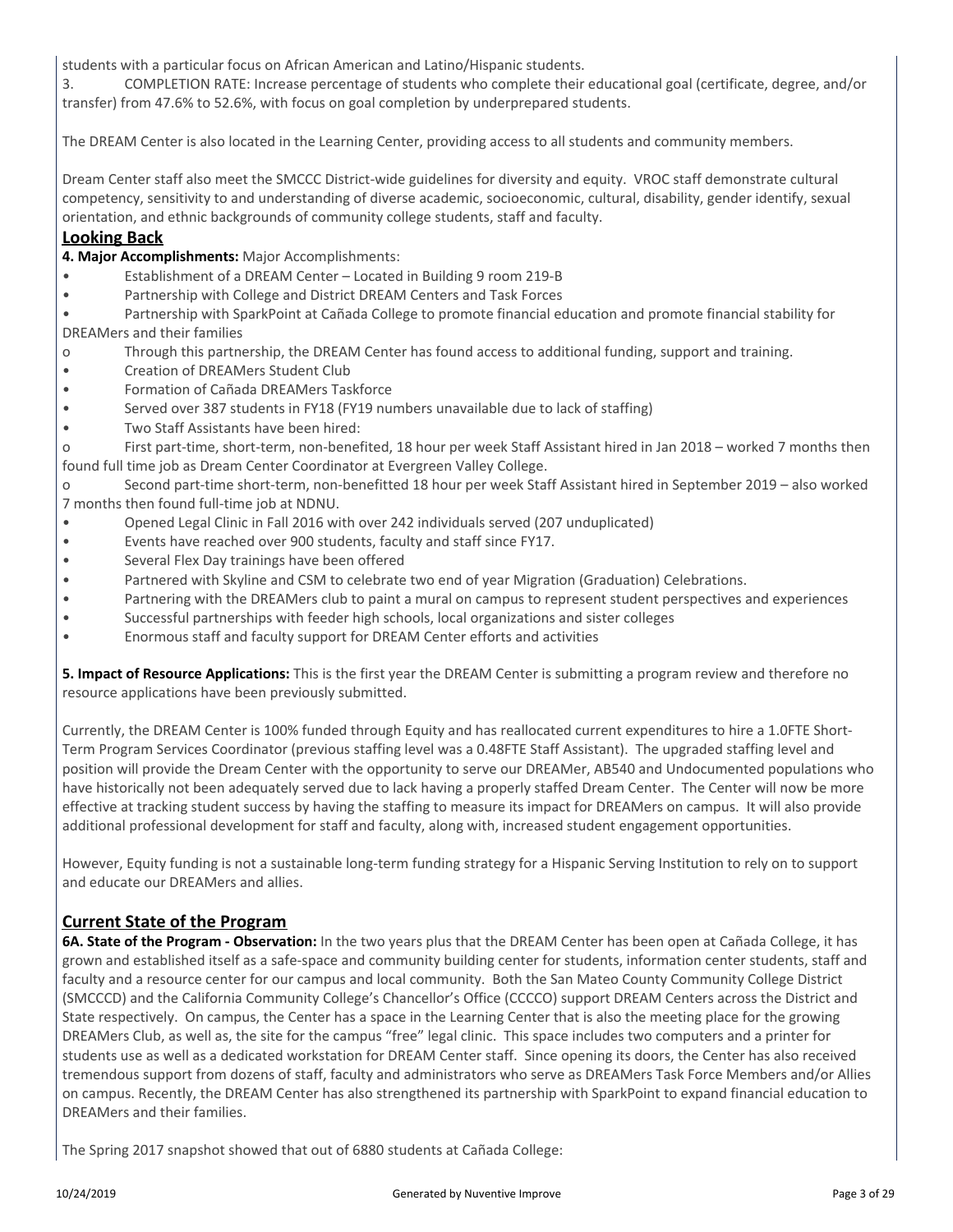- 274 were registered under AB540
- ~2387 were foreign-born
- ~835 were undocumented
- ~165 were DACAmented (60% AB540)
- Many more were from mixed status families
- 26% registered without a SSN in 2016

FY18 statistics showed that there were 387 AB540 students at Cañada College. Of these:

- 74% were Hispanic (College average = 29%)
- 70% are seeking to transfer (College average = 53%)
- Success rate for the DREAMers = 67% (College average = 72.5%)
- Retention rate for DREAMers = 81.3% (College average = 84.4%)

Although the DREAM Center has had an incredible impact on our AB540, undocumented and DREAMer communities, there are many challenges that the Center faces that have prevented the Center from serving the growing needs of our diverse community in this increasingly hostile political landscape.

The Center lacks having a full-time, permanent, fully-benefited Coordinator. With the high cost of living in the Bay Area, it has been extremely challenging to find an individual who is willing to work a part-time (0.48FTE) position without benefits. The two past Staff Assistants holding this position have each lasted 7 months and have left for full-time, permanent, and benefited jobs. There is also often overlooked onboarding cost that occurs every time a new staff member is hired. Although, we have been successful in upgrading the position from 0.48FTE to 1.00FTE it is only because we had cost savings by decreasing the amount of Legal Clinic hours and accessing SparkPoint funding.

The existing space for the DREAM Center is inadequate. The space is very small and although located in the middle of the Learning Center, is referred to as the "fish bowl" because of the amount of visibility into the room. Occupants have consistently commented on how uncomfortable they feel in this very open space that his supposed to provide them with a feeling of safety. The Center also coordinates the use of this space with the Learning Center for outside proctoring (for college revenue) but his has in the past displaced students from using the Center.

The DREAM Center no longer receives faculty reassign time. Due to lack of funding, and in an effort to expand hire a coordinator to provide coverage during the day, the Center no longer receives faculty reassign time. Faculty reassign time has historically been key in seeking additional Dream Center funding, providing long-term planning, integrating activities across campus, facilitating the DREAMers Task Force, and collaborating with faculty to facilitate professional development. Currently, a number of staff are performing these duties voluntarily.

The need for institutional commitment. Although within our District, Cañada College opened the first DREAM Center, our Center is the only one that does not have a permanent staff position. Both Skyline and CSM have a 1.0FTE Program Services Coordinator / Retention Specialist dedicated to their Centers. They both also have 400-500 sf Dream Centers dedicated to serve their communities. Currently, the DREAM Center funding at Cañada College is primarily Equity funding that his neither sustainable, nor guaranteed. This also makes it very challenging to do long-term planning for both staffing and program outcomes.

The Chancellor's (CCCCO) office has outlined that Colleges should be working on the following goals for addressing the needs of our undocumented students:

1. Improve identification, student data protection & outreach. Reduce equity gaps in undocumented student enrollment by building pathways that increase service awareness and reduce fear.

2. Increase staff training and support. Ensure all CCC personnel are adequately trained to build institutional practices that promote compliance with California state laws and educational codes.

3. Formalize support for dedicated stakeholders, staff and space at each campus. Expand and formalize campus-wide support and retention of undocumented students through the creation of a task force, a dedicated position, and measurable benchmarks.

Responding to the challenges stated above would address the CCCCO's goals.

**6B. State of the Program - Evaluation:** There are three areas where the DREAM Center could implement changes to improve the program: staffing; space and sustainability.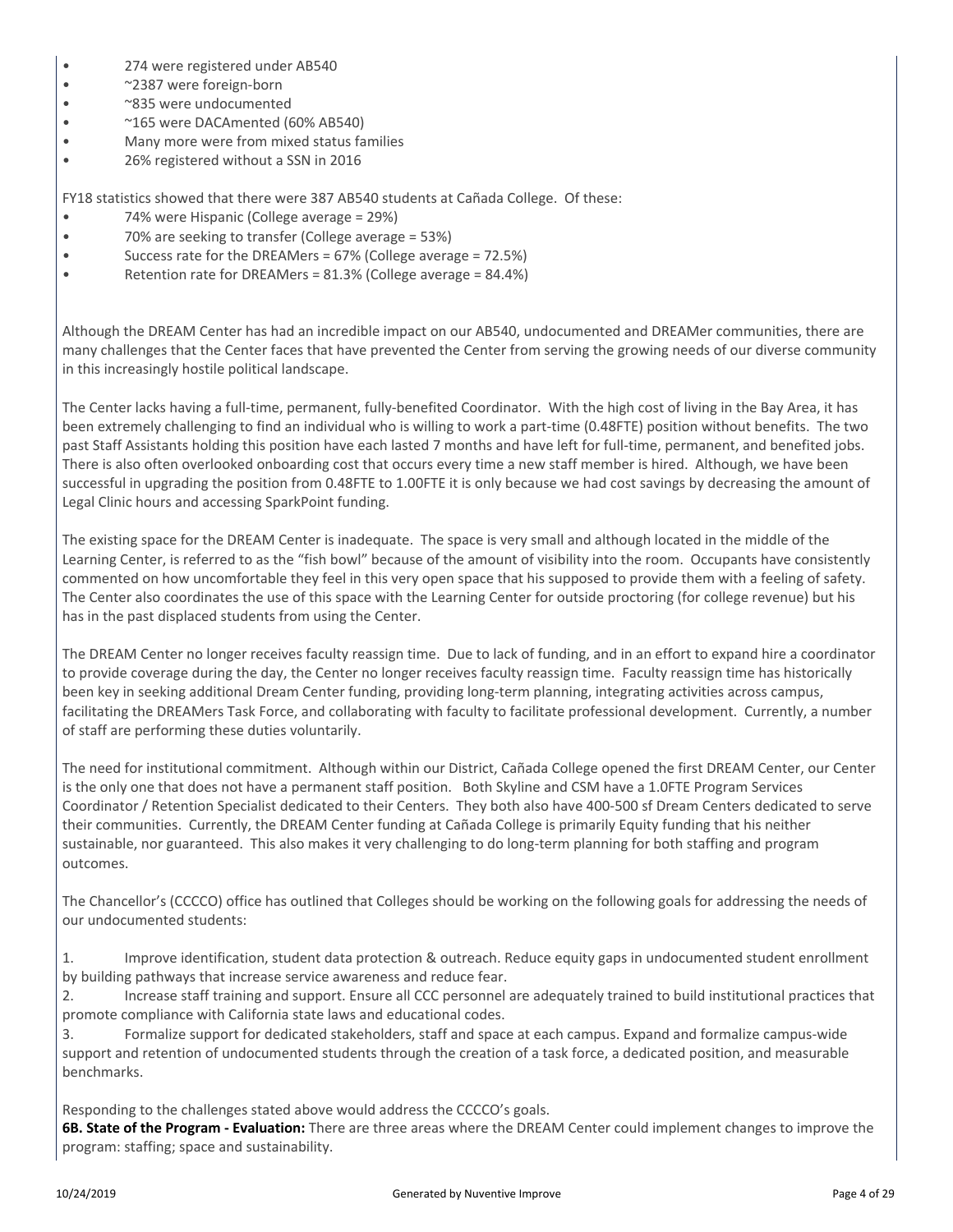1. Hiring a full-time, permanent Program Services Coordinator who is experienced in addressing the needs of undocumented students is a key component to the success of our Center. In the past one and a half years, the Center has employed two short-term part-time Staff Assistants who have each lasted seven months and have required three to four months of training. In this competitive job market, we can't expect to hire part time, non-benefited employees and expect that they will stay with the program over the long-term and grow to meet the changing needs of our community. Furthermore, hiring a permanent staff member would bring us up to par with the staffing levels of our sister campuses so we can more effectively identify the number of Dreamers at Cañada College and address their needs in order to increase their retention and success levels.

2. Securing a larger and more functional space will improve the Center's ability to serve our DREAMer, AB540 and Undocumented students with an increased feeling of safety and privacy. The current space is only large enough for five to six individuals to meet and has large windows that expose the occupants unnecessarily. When the center is being used by individuals, there is no room for confidential conversations that are often of a delicate nature. For example, if the legal clinic is open, the staff member is left outside and unable to engage in confidential conversations with students. Our sister DREAM Centers are also four to six times larger, include private meeting/studying/counseling rooms, provide a safe and private setting for individuals who are often subject to marginalization and allows for larger group meetings.

3. Sustainability is key in terms of maintaining proper staffing levels and long-term planning. Currently, the DREAM Center is relying primarily on Equity funding. However, this funding is year-to-year and not guaranteed. This funding covers the salary and benefits for the Program Services Coordinator and the Legal Clinic Attorney, as well as, supplies, marketing, conferences, and other operational expenses. However, since the Center hires short-term temporary employees, it will soon not be able to extend these employees jobs past two semesters due to the limit on how many semesters short-term employees can be hired. If the Coordinator position could be converted to Fund 1, Equity funding could be decreased and would be sufficient to cover indirect costs. As an HSI serving 38% LatinX students in southern San Mateo County and with the support of both the State Chancellors Office and our own Board of Trustees, sustainable funding for the DREAM Center is critical for our campus to continue to serve our Undocumented students who are highly motivated to complete their education at Cañada College and/or transfer to four year institutions.

In evaluating the DREAM Centers' effectiveness, the CCCCO has identified six institutional challenges:

- 1. Inadequate ability to outreach to undocumented students and protect student data
- 2. Insufficient institutional support/campus-wide training.
- 3. Need for dedicated stakeholders, staff and space on campus
- 4. Need for better access to financial support
- 5. Need for increased student engagement and direct services to increase student retention
- 6. Need for definitive guidance from the CCCCO.

Increasing staffing levels, improving the space and addressing sustainability concerns will directly impact the CCCCO challenges.

**7A. Current SAOs & SLOs:** This is the first year that the DREAM Center is completing a Program Review. Therefore, no previous SAO's have been identified.

**7B. SAO Assessment Plan:** This is the first year that the DREAM Center is completing a Program Review. Therefore, no previous SAO's have been identified.

**7C. SAO Assessment Results & Impact:** (N/A) This is the first year the DREAM Center is submitting a program review and therefore no SAOs have been evaluated.

#### **7D. SLO Assessment Plan:** N/A

#### **7E. SLO Assessment Results & Impact:** N/A

#### **Looking Ahead**

**7F. SAOs & SLOs for the Next Review Cycle:** Note that SP2020 semester will be used as a baseline for future semesters.

SAO1: To provide outreach to undocumented students

Assessment: Create outreach material for undocumented students. Examples could include: flyers, handouts, brochures, a newsletter, PowerPoints, and / or classroom presentations.

Opportunities: Th new PSC would create marketing material (flyers and presentations) and conduct classroom presentations.

SAO2: To provide students, staff and faculty with professional development around serving undocumented students and resources available to them

Assessment: Host at least two professional development workshops per semesters for staff, faculty and students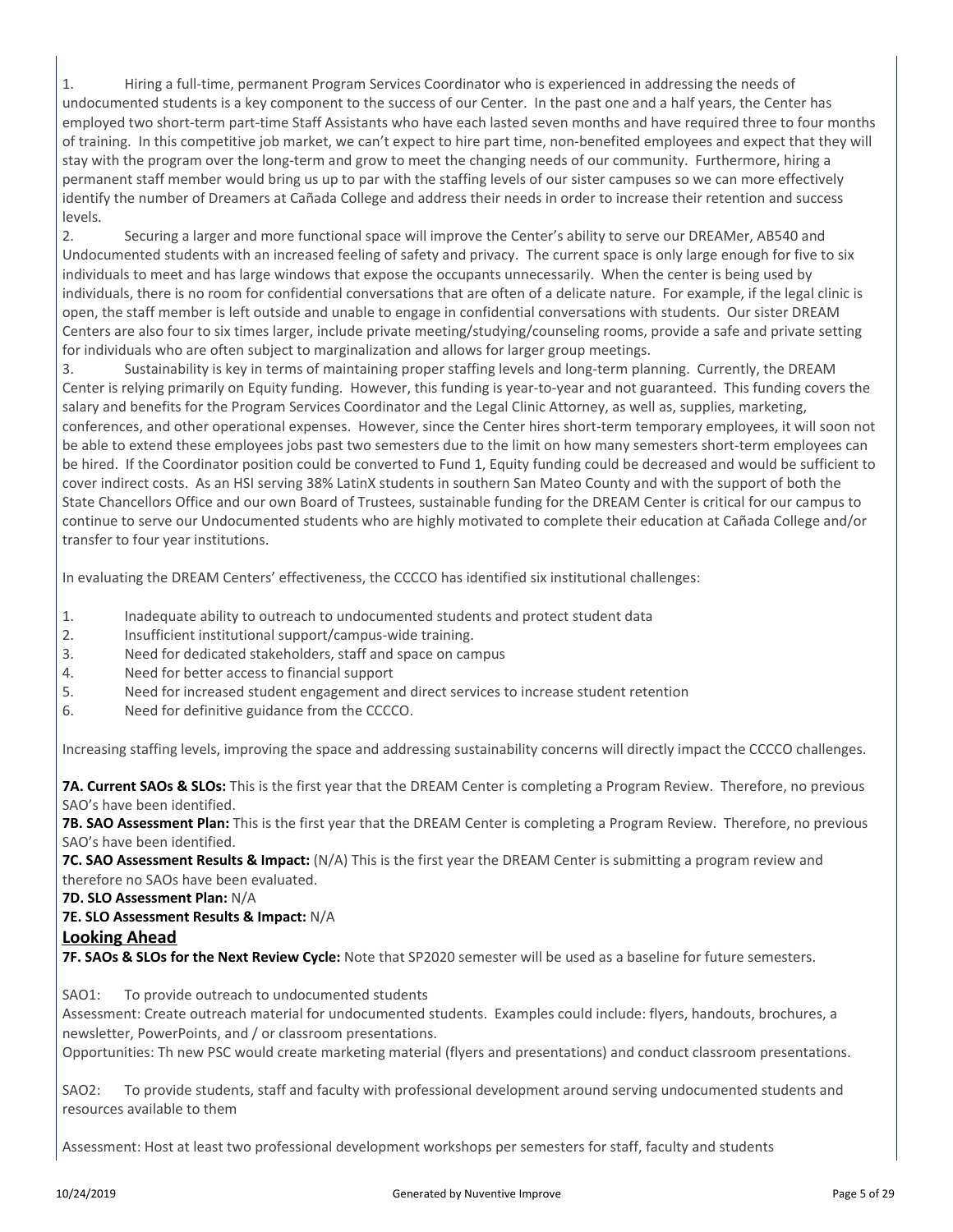Opportunities: The new PSC would work with the Flex Day Committee to plan Flex Day workshops

#### SAO3: To provide DREAMers with financial coaching

Assessment: Invite Undocumented students to participate in financial education and enroll at least 10 students in Cañada Cash Opportunities: DREAM Center staff would assist SparkPoint staff to enroll in financial education and receive monetary incentives for completing positive financial behaviors.

SAO4: Host DREAMer events /workshops that engage students

Assessment: Host at least two events/ workshops per semester that create community for students. Opportunities: The Dream Center Coordinator will work with ASCC and the DREAMers Club to create at least two communitybuilding events for students.

**9. Program Improvement Initiatives:** With the recommendations from the Chancellor's office, California Community Colleges have been provided the tools needed to better serve undocumented students and create practices that can create a systemic change. What's needed to put these practices into action is a commitment from the Institution. As a result, the DREAM Center is submitting the following personnel and resource requests:

1. Hire a full-time (1.0FTE) dedicated Program Services Coordinator

- 2. Reassigned time for faculty (Need to identify reassigned time: .5?)
- 3. Professional Development Funds (Need to identify amount)
- 4. Secure a DREAM Center Operating Budget (indirect expenditures) of \$5000 per year

**Program Review Narrative Status:** In Progress

**Related Documents & Links:**

[Classified Hiring Justification - Dream Center PSC FY20.docx](https://sanmateo.tracdat.com:443/tracdat/viewDocument?y=2BT6HLFgOORd)

### **Objective: 1.0FTE Program Services Coordinator**

Hire a full-time (1.0FTE) dedicated Program Services Coordinator

**Objective Year:** 2019-2020 **Estimated Start Date:** 11/01/2019 **Objective Status:** 2 - Continuing (PR)

**Estimated Completion Date:** 12/20/2019

**Please select the college goals with which this objective aligns.:** Student Completion/Success - Provide educational and student services programs that highlight inclusivity, diversity, and equity in their mission to help students meet their unique educational goals and minimize logistical and financial barriers to success., Community Connections - Build and strengthen collaborative relationships and partnerships that support the needs of, reflect, and enrich our diverse and vibrant local community.

**Please select the district goals with which this objective aligns.:** District Goal #1 - Develop and Strengthen Educational Offerings, Interventions, and Support Programs that Increase Student Access & Success, District Goal #2 - Establish And Expand Relationships With School Districts, 4-year College Partners, And Community-based Organizations To Increase Higher Education Attainment In San Mateo County, District Goal #3 - Increase Program Delivery Options, Including the Expanded Use of Instructional Technology, to Support Student Learning and Success

### *Action Plans*

**2019-2020 -** Request for this position through the college annual "Hiring Process" (Active)

**Related Documents & Links: Who's Responsible for Completing this Action Plan?:** Adolfo Leiva, Saúl Miranda, and Manuel Perez **Estimated Completion Date:** 12/15/19

[Classified Hiring Justification - Dream Center PSC FY20.docx](https://sanmateo.tracdat.com:443/tracdat/viewDocument?y=2BT6HLFgOORd)

**2019-2020 -** Gather data to demonstrate Dream Center usage (Active)

**Who's Responsible for Completing this Action Plan?:** Saúl Miranda, Adolfo Leiva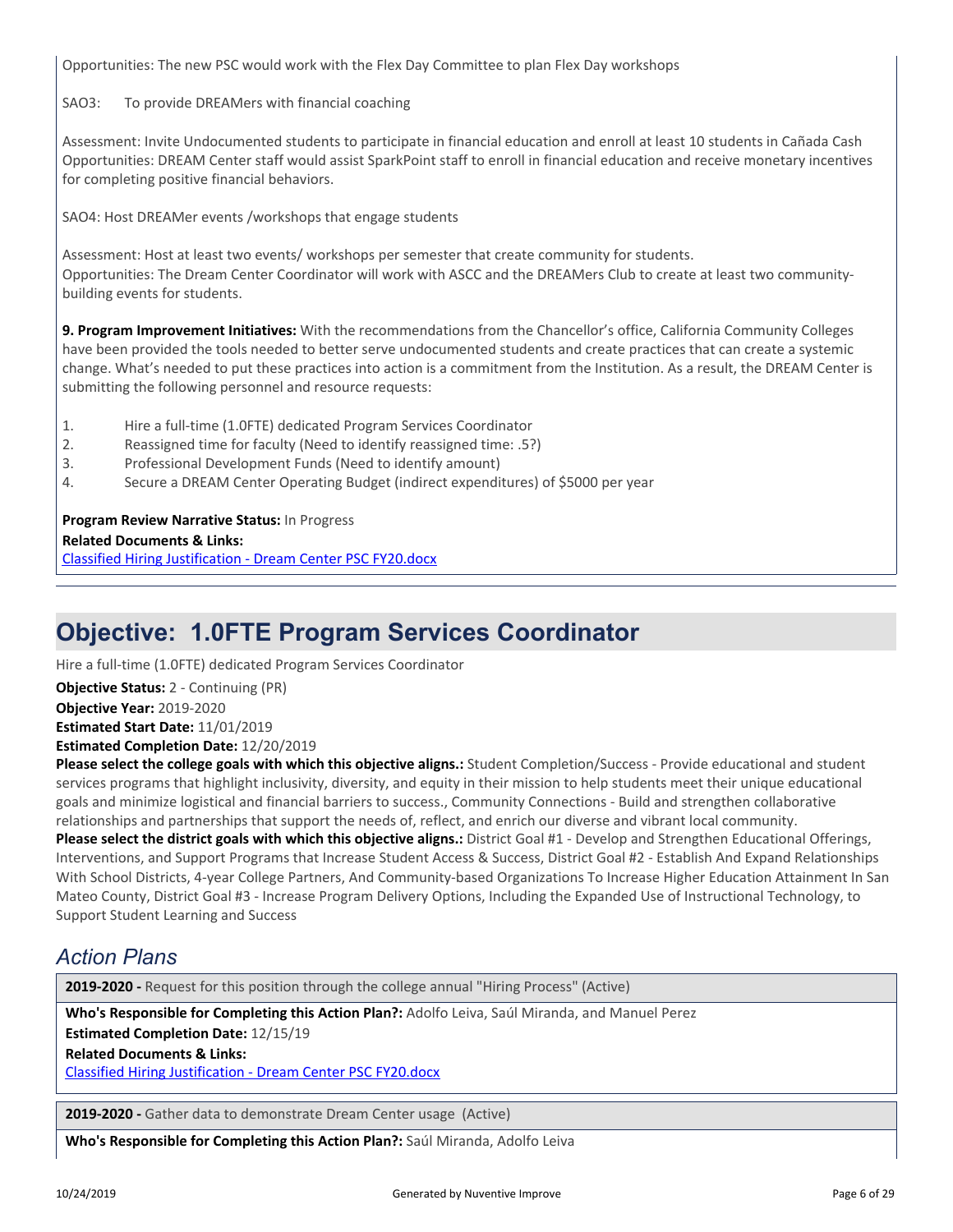## **CAN Program Review (Student Services) - Dream Center (Odd Year)**

**Estimated Completion Date:** 06/30/2020

**2019-2020 -** Increase Dream Center events, outreach and professional development (Active)

**Who's Responsible for Completing this Action Plan?:** Saúl Miranda, Adolfo Leiva **Estimated Completion Date:** 06/30/2020

#### *Resource Requests*

Hire a full-time (1.0FTE) dedicated Program Services Coordinator - Under the direction of the Director of SparkPoint, the Dream Center Program Services Coordinator (PSC) will increase support for our AB540 and undocumented community. Additionally, based on the current political landscape and the growing needs of students, there is a need to align and streamline Dream Center staffing levels to those of our sister colleges' Dream Centers (Skyline has a F/T PSC and CSM has a combination F/T Retention Specialist & a portion of a F/T PSC). Therefore, to meet the growing student need, we are requesting a reclassification for this position from a 0.48FTE Staff Assistant to a 1.00FTE Program Services Coordinator.

**Status: New Request - Active** 

**Type of Resource:** Non-Instructional Personnel **Cost:** 98589 **One-Time or Recurring Cost?:** Recurring Cost **Division/Department Priority:** High Priority

### **Objective: Faculty re-assign time**

Secure Faculty Re-assign time for the Dream Center (3 units = 7.5hrs/week)

**Objective Status: 1 - New (PR)** 

**Objective Year:** 2019-2020

**Estimated Start Date:** 11/01/2019

**Estimated Completion Date:** 01/02/2020

**Please select the college goals with which this objective aligns.:** Student Completion/Success - Provide educational and student services programs that highlight inclusivity, diversity, and equity in their mission to help students meet their unique educational goals and minimize logistical and financial barriers to success., Community Connections - Build and strengthen collaborative relationships and partnerships that support the needs of, reflect, and enrich our diverse and vibrant local community., Organizational Development - Focus institutional resources on the structures, processes, and practices that invest in a diverse student population and prioritize and promote equitable, inclusive, and transformative learning.

**Please select the district goals with which this objective aligns.:** District Goal #1 - Develop and Strengthen Educational Offerings, Interventions, and Support Programs that Increase Student Access & Success, District Goal #2 - Establish And Expand Relationships With School Districts, 4-year College Partners, And Community-based Organizations To Increase Higher Education Attainment In San Mateo County, District Goal #3 - Increase Program Delivery Options, Including the Expanded Use of Instructional Technology, to Support Student Learning and Success

### *Action Plans*

**2019-2020 -** Secure a faculty re-assign position for the Dream Center (3 units = 7.5 hrs / week) (Active)

**Who's Responsible for Completing this Action Plan?:** Adolfo Leiva **Estimated Completion Date:** 11/30/2019

### *Resource Requests*

**Faculty Re-assign time (0.2FTE) for Dream Center -** For a full-time .2 reassignment at Step 10, including benefits: \$15,00 per semester. Include the replacement cost—about another \$7,500 for part-time salary. So very roughly about \$22,500 per semester.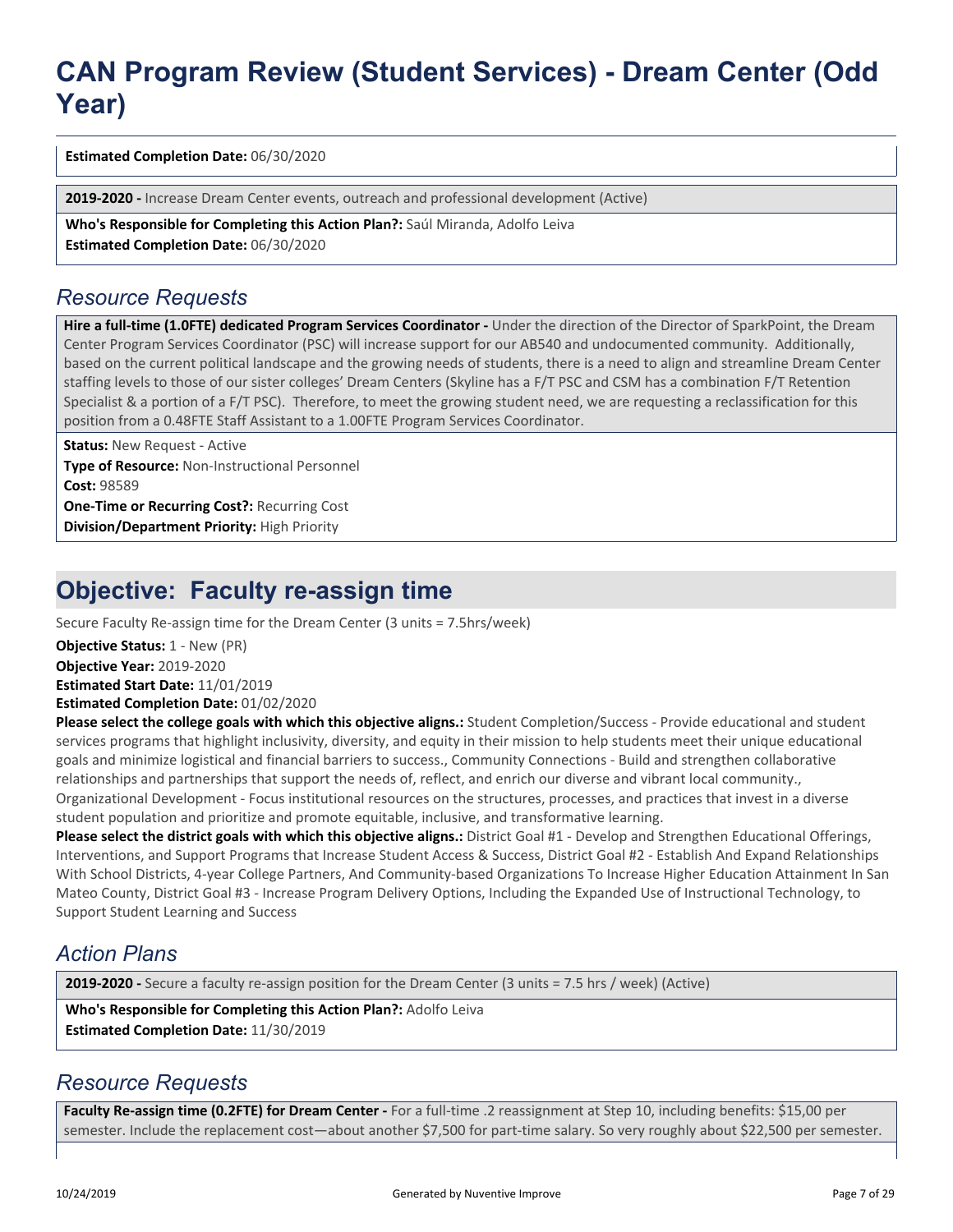## **CAN Program Review (Student Services) - Dream Center (Odd Year)**

**Status: New Request - Active Type of Resource:** Instructional Personnel **Cost:** 22500 **One-Time or Recurring Cost?:** Recurring Cost **Division/Department Priority:** High Priority

### **Objective: Professional Development Funding for Dream Center**

Obtain Professional Development Funding for the DREAM Center

- \$1500 - Leadership training for student leaders

- \$1500 - Professional development for PSC to maintain current, accurate knowledge of immigration policy and CCC policy

- \$2000 - Faculty and staff professional development - In-state and out-of-state Conferences

**Objective Status:** 1 - New (PR)

**Objective Year:** 2019-2020

**Estimated Start Date:** 01/02/2020

**Estimated Completion Date:** 06/30/2020

**Please select the college goals with which this objective aligns.:** Student Completion/Success - Provide educational and student services programs that highlight inclusivity, diversity, and equity in their mission to help students meet their unique educational goals and minimize logistical and financial barriers to success., Community Connections - Build and strengthen collaborative relationships and partnerships that support the needs of, reflect, and enrich our diverse and vibrant local community., Organizational Development - Focus institutional resources on the structures, processes, and practices that invest in a diverse student population and prioritize and promote equitable, inclusive, and transformative learning.

**Please select the district goals with which this objective aligns.:** District Goal #1 - Develop and Strengthen Educational Offerings, Interventions, and Support Programs that Increase Student Access & Success, District Goal #2 - Establish And Expand Relationships With School Districts, 4-year College Partners, And Community-based Organizations To Increase Higher Education Attainment In San Mateo County, District Goal #3 - Increase Program Delivery Options, Including the Expanded Use of Instructional Technology, to Support Student Learning and Success

### *Action Plans*

**2019-2020 -** Identify training opportunities and conferences for PSC, and allies (staff, faculty and administrators) to attend and then report back lessons learned and best practices in workshops and Flex Day events. (Active)

**Who's Responsible for Completing this Action Plan?:** Saul Miranda, Adolfo Leiva, Dreamer's Task Force **Estimated Completion Date:** 06/30/2020

### **Objective: Secure Dream Center Operating Budget of at least \$5000 for Indirect Expenditures**

Secure Dream Center Operating Budget of at least \$5000 for Indirect Expenditures

**Objective Year:** 2019-2020 **Estimated Start Date:** 01/02/2020 **Objective Status:** 1 - New (PR)

**Estimated Completion Date:** 01/31/2020

**Please select the college goals with which this objective aligns.:** Student Completion/Success - Provide educational and student services programs that highlight inclusivity, diversity, and equity in their mission to help students meet their unique educational goals and minimize logistical and financial barriers to success., Community Connections - Build and strengthen collaborative relationships and partnerships that support the needs of, reflect, and enrich our diverse and vibrant local community., Organizational Development - Focus institutional resources on the structures, processes, and practices that invest in a diverse student population and prioritize and promote equitable, inclusive, and transformative learning.